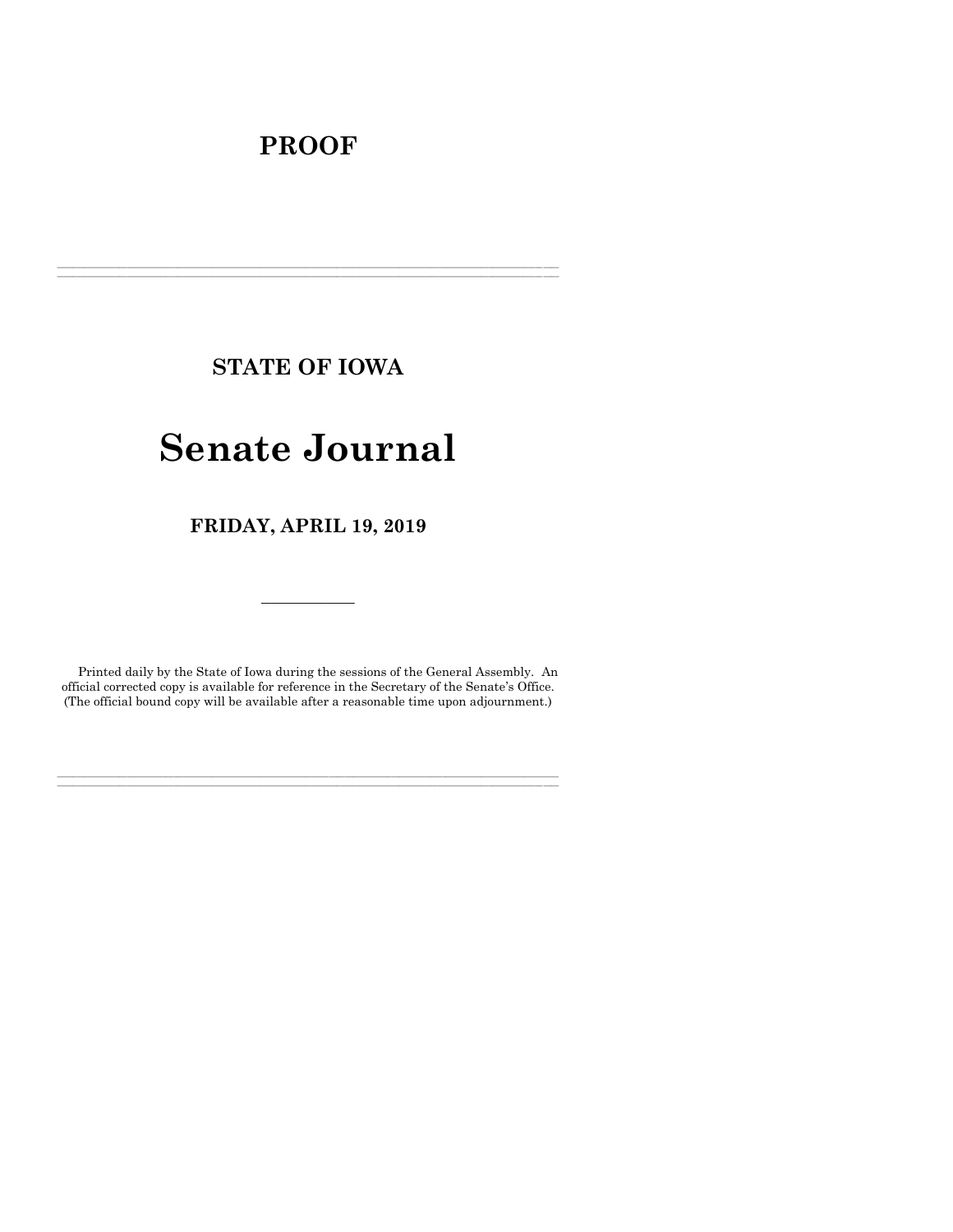### **JOURNAL OF THE SENATE**

 $\frac{1}{2}$ 

NINETY-SIXTH CALENDAR DAY FIFTY-SEVENTH SESSION DAY

Senate Chamber Des Moines, Iowa, Friday, April 19, 2019

The Senate met in regular session at 11:05 a.m., President Schneider presiding.

Prayer was offered by Andy Conlin. He was the guest of President Schneider.

#### PLEDGE OF ALLEGIANCE

The Pledge of Allegiance was led by Caleb Hunter.

The Journal of Thursday, April 18, 2019, was approved.

#### HOUSE MESSAGES RECEIVED AND CONSIDERED

The following messages were received from the Chief Clerk of the House:

MR. PRESIDENT: I am directed to inform your honorable body that the House has on April 18, 2019, **passed** the following bills in which the concurrence of the House was asked:

**[Senate File 158](https://www.legis.iowa.gov/legislation/BillBook?ga=88&ba=SF158)**, a bill for an act relating to postconviction relief procedure and the underlying trial court record of the proceedings challenged.

**[Senate File 323](https://www.legis.iowa.gov/legislation/BillBook?ga=88&ba=SF323)**, a bill for an act relating to canned cocktails and including effective date provisions.

**[Senate File 364](https://www.legis.iowa.gov/legislation/BillBook?ga=88&ba=SF364)**, a bill for an act relating to the Iowa sobriety and drug monitoring program.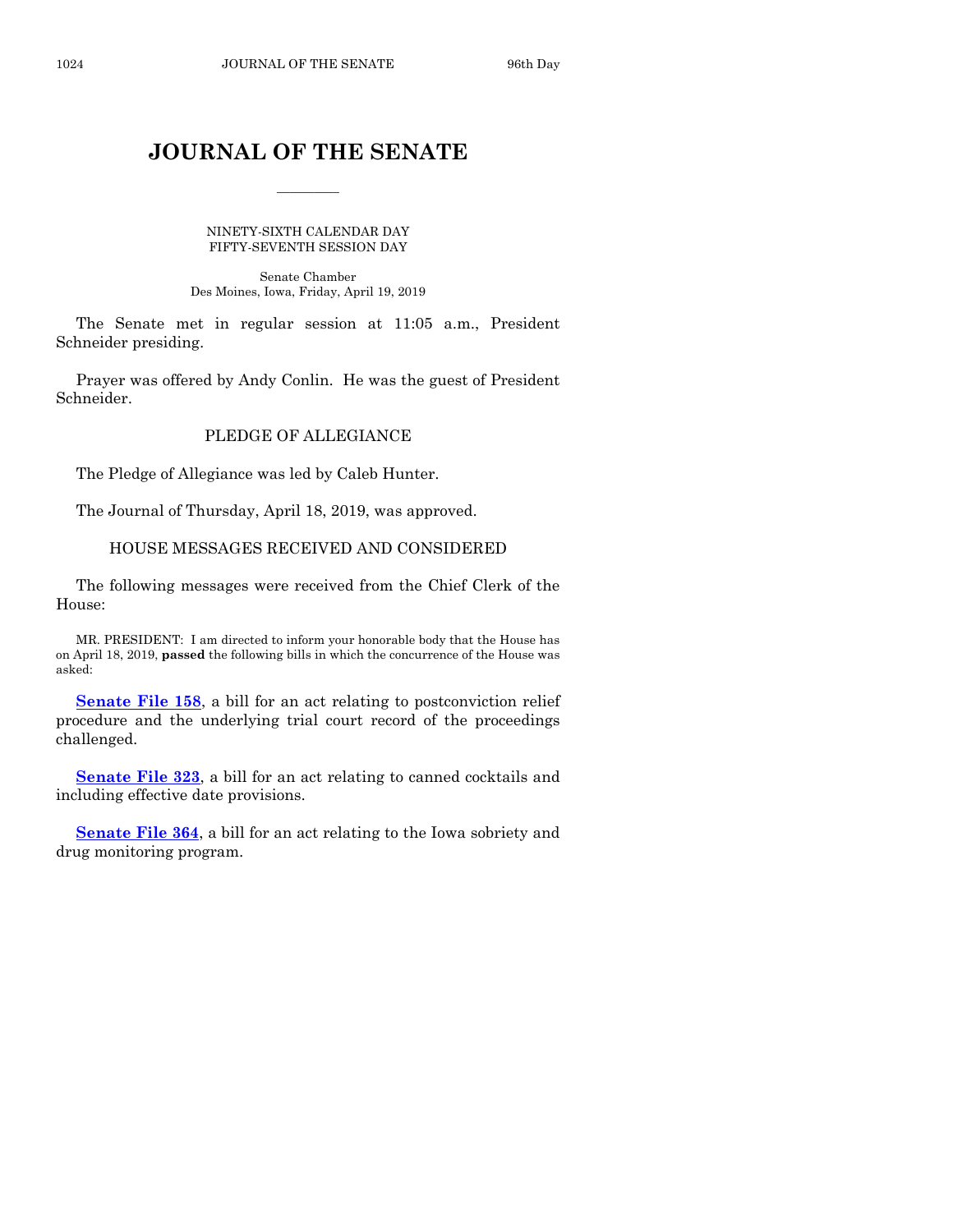**[Senate File 379](https://www.legis.iowa.gov/legislation/BillBook?ga=88&ba=SF379)**, a bill for an act relating to qualifications to practice law in Iowa and regulation of persons admitted to practice law in a jurisdiction of the United States other than Iowa.

**[Senate File 435](https://www.legis.iowa.gov/legislation/BillBook?ga=88&ba=SF435)**, A bill for an act relating to towable recreational vehicles, travel trailers, and fifth-wheel travel trailers, making penalties applicable, and including applicability provisions.

**[Senate File 531](https://www.legis.iowa.gov/legislation/BillBook?ga=88&ba=SF531)**, a bill for an act relating to pediatric congenital heart surgery including data reporting and the provision of patient education by hospitals.

ALSO: That the House has on April 18, 2019, **amended and passed** the following bills in which the concurrence of the Senate is asked:

**[Senate File 275](https://www.legis.iowa.gov/legislation/BillBook?ga=88&ba=SF275)**, a bill for an act relating to the criminal offenses of assault by threat of a targeted attack and cyberharassment, and providing penalties. (S–[3186\)](https://www.legis.iowa.gov/legislation/BillBook?ga=88&ba=S3186)

**[Senate File 394](https://www.legis.iowa.gov/legislation/BillBook?ga=88&ba=SF394)**, a bill for an act relating to requirements school districts and accredited nonpublic schools must meet to provide distance learning classes that meet the requirements of Iowa's education program. (S–[3187\)](https://www.legis.iowa.gov/legislation/BillBook?ga=88&ba=S3187)

**[Senate File 548](https://www.legis.iowa.gov/legislation/BillBook?ga=88&ba=SF548)**, a bill for an act relating to the acquisition, donation, or sale of real property for specified purposes.  $(S-3188)$  $(S-3188)$ 

**[Senate File 570](https://www.legis.iowa.gov/legislation/BillBook?ga=88&ba=SF570)**, a bill for an act providing for immunity from civil liability for registered architects and professional engineers providing disaster emergency assistance under specified circumstances. (S–[3189\)](https://www.legis.iowa.gov/legislation/BillBook?ga=88&ba=S3189)

**[Senate File 572](https://www.legis.iowa.gov/legislation/BillBook?ga=88&ba=SF572)**, a bill for an act relating to controlled substances, including amending information collection and reporting requirements under the Iowa prescription monitoring program, amending the controlled substance schedules, removing certain references to marijuana, making penalties applicable, and including effective date provisions. (S–[3190\)](https://www.legis.iowa.gov/legislation/BillBook?ga=88&ba=S3190)